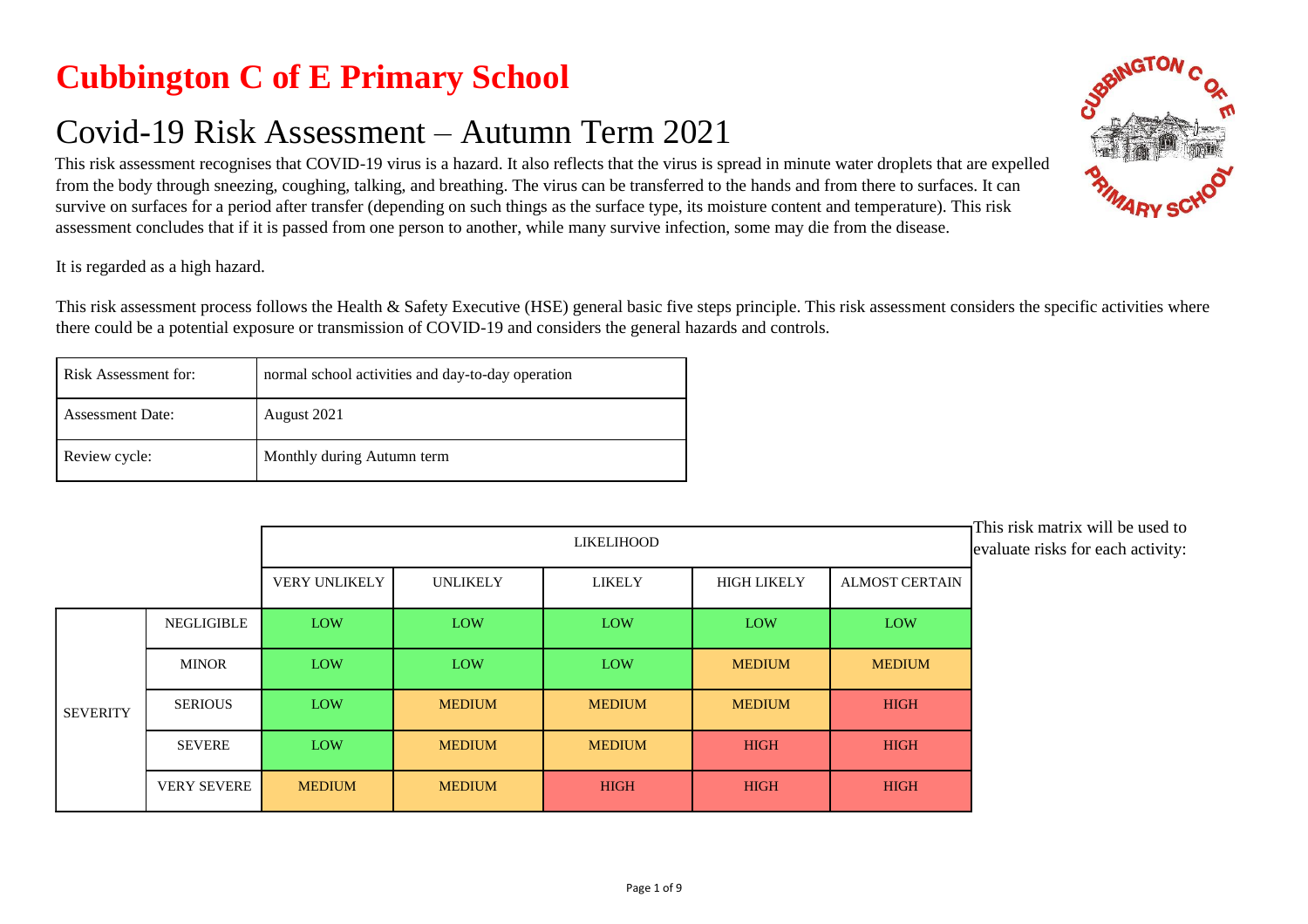| Who might be<br>harmed?<br>(exposed to<br>Covid-19 virus) | How might they be<br>harmed?<br>(by Covid-19 virus)                                   | What control measures are in place to reduce/prevent the risk of<br>exposure to COVID-19 virus                                                                                                                                                                                                                                                                                                                                                                                                                                                                                                                                                                                                                                                                                                                                                                                                                                                                                                                                                                                                                                                                                                                 | <b>Considering your</b><br>controls, what is<br>the risk level? | Do you need to<br>do anything else<br>to control the<br>risk? | Action to be<br>taken & by<br>whom? |
|-----------------------------------------------------------|---------------------------------------------------------------------------------------|----------------------------------------------------------------------------------------------------------------------------------------------------------------------------------------------------------------------------------------------------------------------------------------------------------------------------------------------------------------------------------------------------------------------------------------------------------------------------------------------------------------------------------------------------------------------------------------------------------------------------------------------------------------------------------------------------------------------------------------------------------------------------------------------------------------------------------------------------------------------------------------------------------------------------------------------------------------------------------------------------------------------------------------------------------------------------------------------------------------------------------------------------------------------------------------------------------------|-----------------------------------------------------------------|---------------------------------------------------------------|-------------------------------------|
| 1. Employees                                              | 1.1 New employees<br>unfamiliar with mitigation<br>procedures in place                | • Induction for all new members of staff                                                                                                                                                                                                                                                                                                                                                                                                                                                                                                                                                                                                                                                                                                                                                                                                                                                                                                                                                                                                                                                                                                                                                                       | medium                                                          | Not at the moment -<br>under constant<br>review               |                                     |
|                                                           | 1.2 New/expectant<br>mothers at greater risk if<br>infected                           | • Individual risk assessments completed for new/expectant mothers and mitigations<br>put in place as identified                                                                                                                                                                                                                                                                                                                                                                                                                                                                                                                                                                                                                                                                                                                                                                                                                                                                                                                                                                                                                                                                                                | medium                                                          | Not at the moment -<br>under constant<br>review               |                                     |
|                                                           | 1.3 Language barrier<br>prevents full<br>understanding of<br>procedures and protocols | • All key information is presented both verbally and in written format (translated if<br>needed)                                                                                                                                                                                                                                                                                                                                                                                                                                                                                                                                                                                                                                                                                                                                                                                                                                                                                                                                                                                                                                                                                                               | low                                                             | Not at the moment -<br>under constant<br>review               |                                     |
|                                                           | 1.4 Exposure to other<br>employees who may<br>be infected                             | • Reduce capacity of staff room to promote social distancing<br>• Hand sanitiser to be used on entry/exit of the building<br>• Increased hand washing for staff is expected<br>• Common touch points to be additionally cleaned each day<br>• Ventilation of all rooms in school (natural air flow - not fans)<br>• Ensure staff are aware of these ventilation controls<br>• Full vaccination of staff to be strongly encouraged<br>• Twice weekly LFD testing to continue through Autumn term<br>• Use of large rooms for staff meetings to ensure social distancing is in place<br>• Any shared equipment (e.g. pens) to be cleaned with EN14476 surface wipes<br>• Ensure that all staff understand that those who have covid-19 symptoms must not<br>attend school in any circumstances and must get tested asap<br>• Ensure that staff understand the procedures to be followed if they are a close<br>contact for a positive Covid-19 case<br>• Ensure all staff understand how to report symptoms, possible exposure concerns<br>and test results<br>• Ensure most current guidance is being followed<br>• Use of screens in shared working environments or strict social distance to be<br>maintained | medium                                                          | Not at the moment -<br>under constant<br>review               |                                     |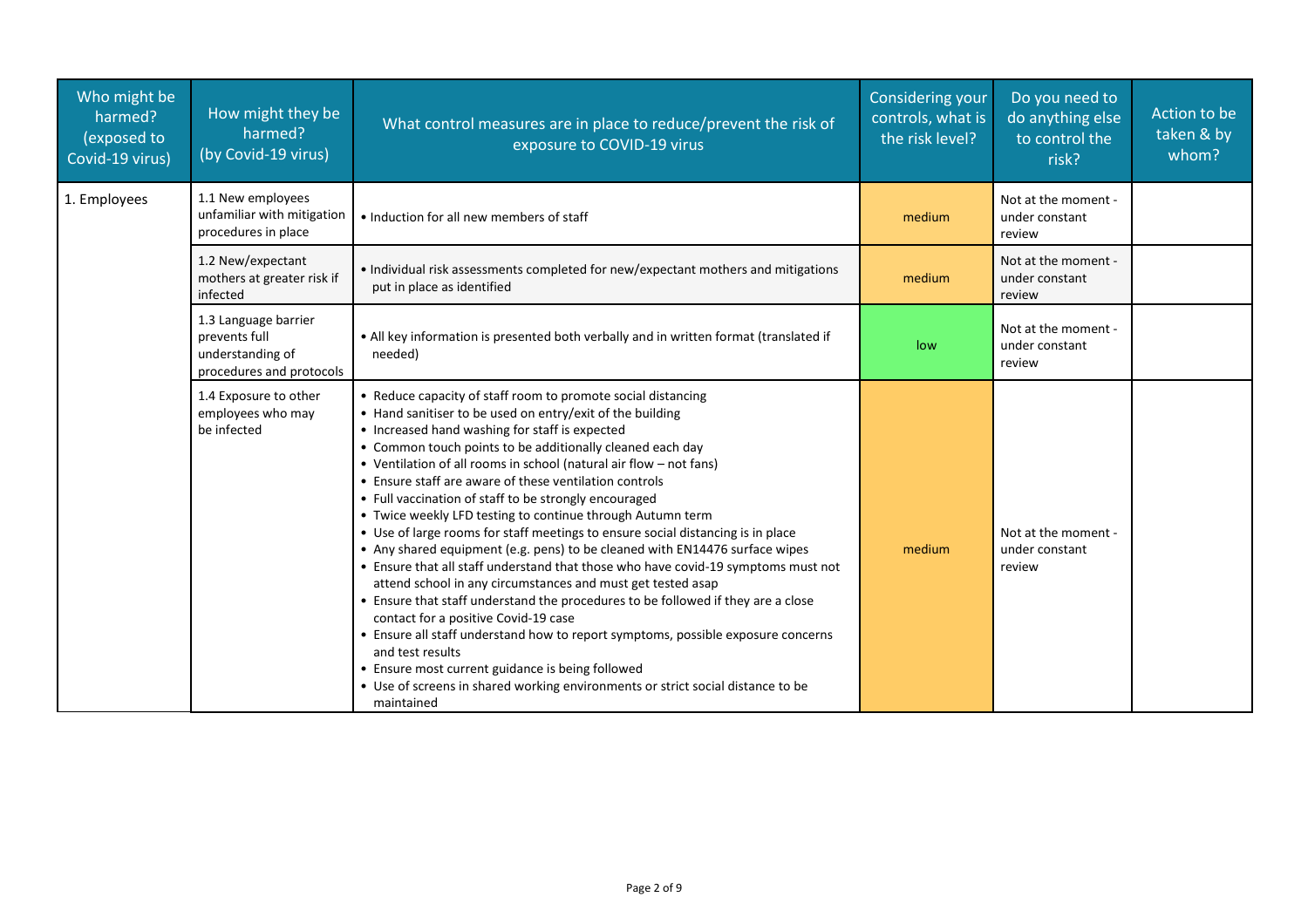| 1.5 Exposure to members<br>of the public (parents/<br>visitors/other<br>professionals) who may<br>be infected | • Limit visitors to the school site as much as practically possible<br>• Encourage social distancing at all times whilst on site<br>• Hand sanitiser to be used on entry/exit of the building<br>• Common touch points to be additionally cleaned each day<br>• Ventilation of all rooms in school (natural air flow - not fans)<br>• Ensure staff are aware of these ventilation controls<br>• Use of large rooms for meetings to ensure social distancing is in place<br>• Ensure that all visitors/parents understand that those who have covid-19 symptoms<br>must not attend school in any circumstances and must get tested asap<br>• Ensure most current guidance is being followed<br>• Screens to be used at reception area to limit exposure to staff<br>• Any shared equipment (e.g. pens) to be cleaned with EN14476 surface wipes<br>• Any visits off site must be fully risk assessed to include control measures (e.g. hand<br>washing, social distance) for minimising the risk of exposure to Covid-19 virus whilst<br>outside the controlled school environment. If control measures cannot be<br>maintained then the visit will not be deemed unsuitable and high risk and shall not<br>go ahead | medium | Not at the moment -<br>under constant<br>review |  |
|---------------------------------------------------------------------------------------------------------------|---------------------------------------------------------------------------------------------------------------------------------------------------------------------------------------------------------------------------------------------------------------------------------------------------------------------------------------------------------------------------------------------------------------------------------------------------------------------------------------------------------------------------------------------------------------------------------------------------------------------------------------------------------------------------------------------------------------------------------------------------------------------------------------------------------------------------------------------------------------------------------------------------------------------------------------------------------------------------------------------------------------------------------------------------------------------------------------------------------------------------------------------------------------------------------------------------------------------|--------|-------------------------------------------------|--|
| 1.6 Exposure to virus<br>through close interactions<br>between employees and<br>children                      | • Ensure children use hand sanitiser/wash hands when entering or exiting the building<br>• Limit close contact as much as possible whilst still ensuring full delivery of the<br>curriculum<br>• Common touch points to be additionally cleaned each day<br>• Ventilation of all rooms in school (natural air flow - not fans)<br>• Ensure staff are aware of these ventilation controls<br>• If children display Covid-19 symptoms then isolate them in the library, maintain 2m<br>distance and contact parents to collect and get them tested asap<br>• Limit use of shared equipment and clean items before returning to central storage<br>using EN14476 surface wipes                                                                                                                                                                                                                                                                                                                                                                                                                                                                                                                                         | medium | Not at the moment -<br>under constant<br>review |  |
| 1.7 Exposure to virus<br>through close interactions<br>between employees whilst<br>using welfare facilities   | • EN14476 surface wipes to be used to clean touch points in toilets before each staff<br>use<br>• EN14476 surface wipes to be available for staff to use when sharing equipment in<br>the staff room (e.g. kettle) as well as hand sanitiser<br>• Staff encouraged to limit numbers in the staff room<br>• Doors and windows to be opened to facilitate ventilation<br>• Ensure staff are aware of the ventilation controls                                                                                                                                                                                                                                                                                                                                                                                                                                                                                                                                                                                                                                                                                                                                                                                         | medium | Not at the moment -<br>under constant<br>review |  |
| 1.8 Repeated<br>interactions for increasing<br>amounts of time                                                | • Ensure staff understand the need to limit close interactions and what counts as close<br>interaction                                                                                                                                                                                                                                                                                                                                                                                                                                                                                                                                                                                                                                                                                                                                                                                                                                                                                                                                                                                                                                                                                                              | medium | Not at the moment -<br>under constant<br>review |  |
| 1.9 In places where people<br>find it difficult to avoid<br>one another                                       | • Ensure staff understand the need to limit close interactions by avoiding crowded<br>spaces (e.g. photocopier room, toilets)                                                                                                                                                                                                                                                                                                                                                                                                                                                                                                                                                                                                                                                                                                                                                                                                                                                                                                                                                                                                                                                                                       | medium | Not at the moment -<br>under constant<br>review |  |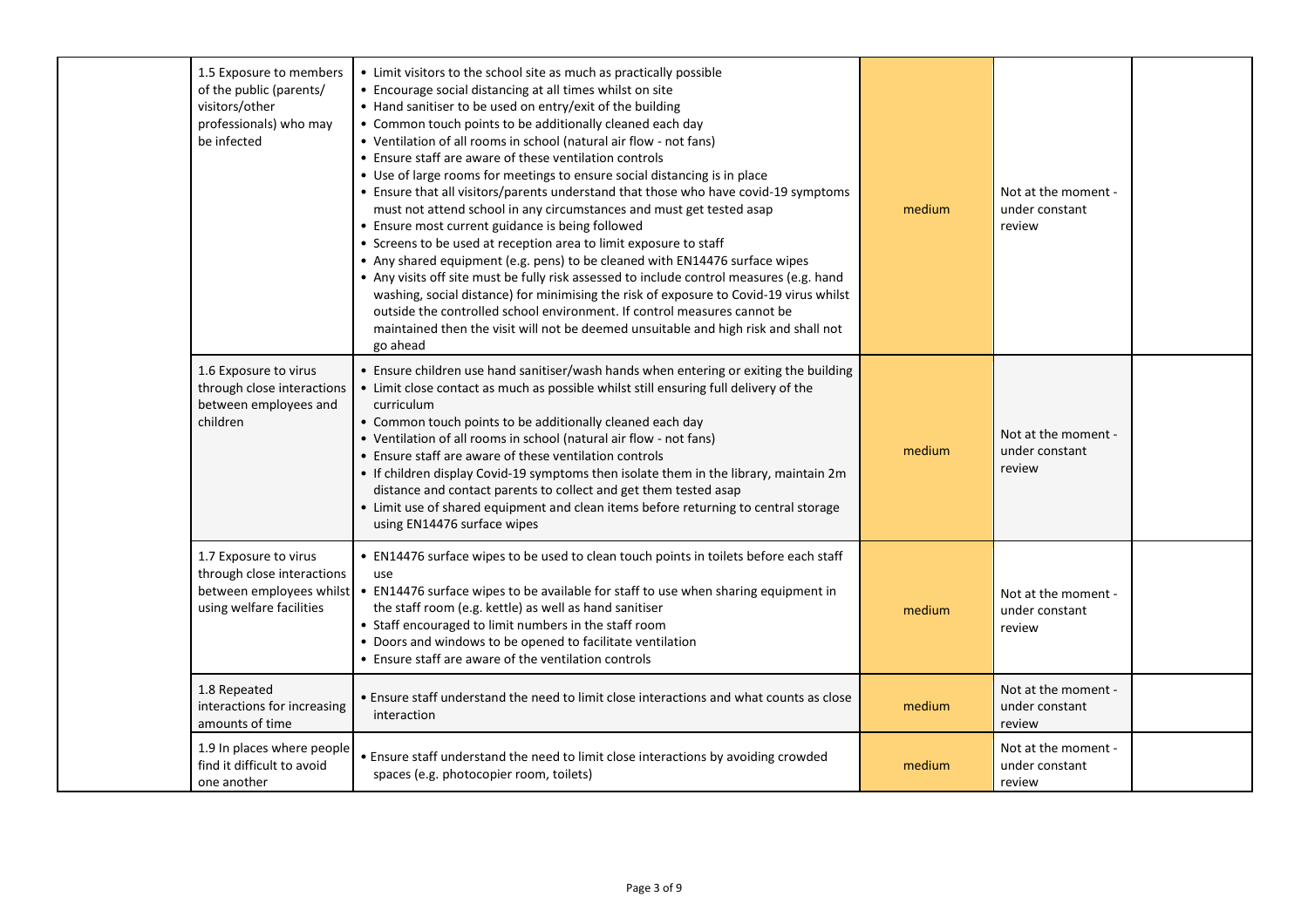| 1.10 Through virus<br>transfer on most<br>commonly touched<br>surfaces                              | • Enhanced cleaning with normal cleaning products by the cleaning team<br>• EN14476 surface wipes available to regular clean commonly touched surfaces | medium | Not at the moment -<br>under constant<br>review |
|-----------------------------------------------------------------------------------------------------|--------------------------------------------------------------------------------------------------------------------------------------------------------|--------|-------------------------------------------------|
| 1.11 Clinically vulnerable<br>staff might be more<br>susceptible to enhanced<br>risk from the virus | • Complete individual risk assessment and look at ways to reduce risk in their working<br>environment                                                  | medium | Not at the moment -<br>under constant<br>review |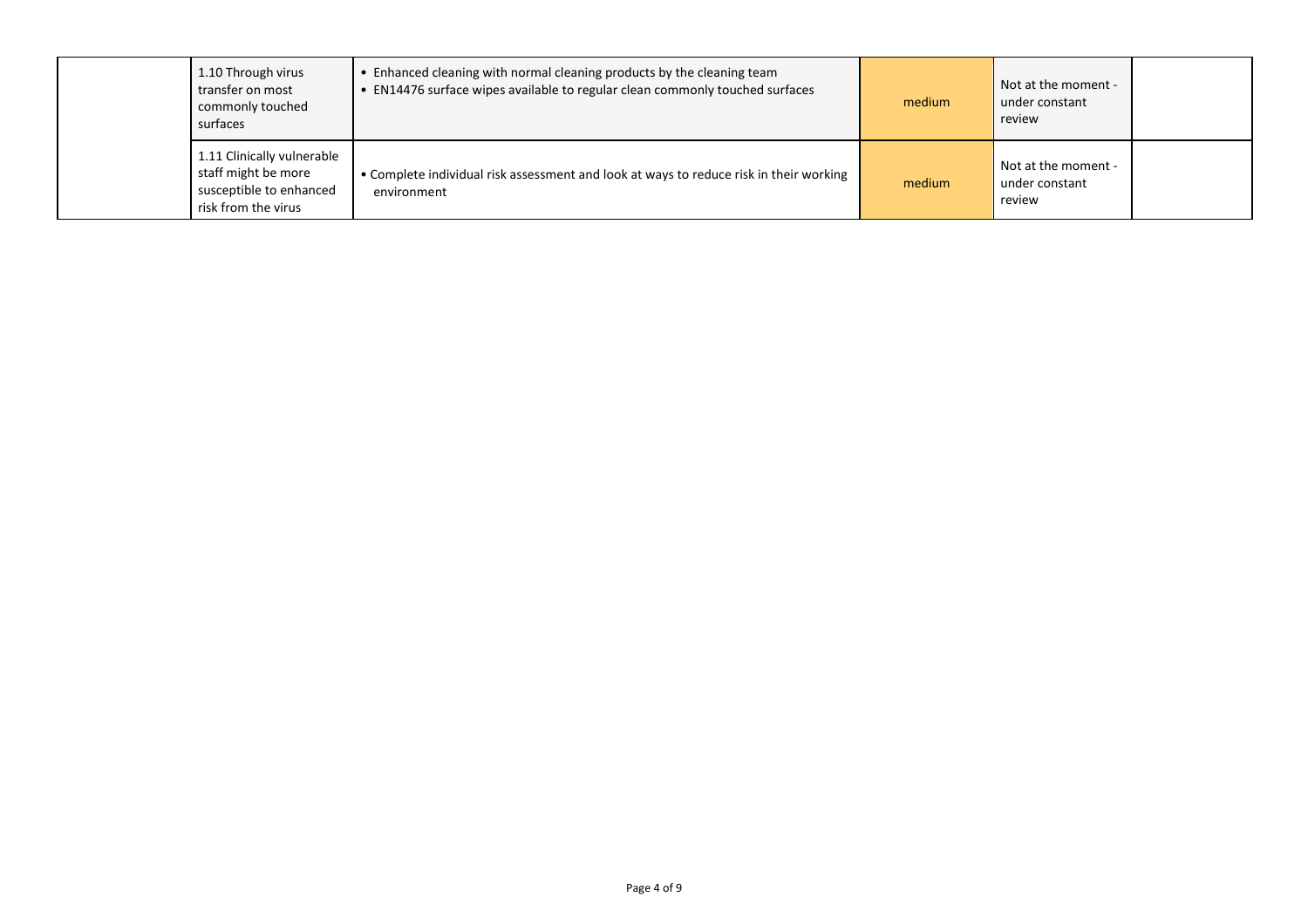| Who might be<br>harmed?<br>(exposed to<br>Covid-19 virus) | How might they be<br>harmed?<br>(by Covid-19 virus)                                                                                       | What control measures are in place to reduce/prevent the risk of<br>exposure to COVID-19 virus                                                                                                                                                                                                                                                                                                                                                                                                                                                                                                                                                                                                                                                                                                                                                                                                                                                                                                                                                                                                                                | <b>Considering your</b><br>controls, what is<br>the risk level? | Do you need to<br>do anything else<br>to control the<br>risk? | Action to be<br>taken & by<br>whom? |
|-----------------------------------------------------------|-------------------------------------------------------------------------------------------------------------------------------------------|-------------------------------------------------------------------------------------------------------------------------------------------------------------------------------------------------------------------------------------------------------------------------------------------------------------------------------------------------------------------------------------------------------------------------------------------------------------------------------------------------------------------------------------------------------------------------------------------------------------------------------------------------------------------------------------------------------------------------------------------------------------------------------------------------------------------------------------------------------------------------------------------------------------------------------------------------------------------------------------------------------------------------------------------------------------------------------------------------------------------------------|-----------------------------------------------------------------|---------------------------------------------------------------|-------------------------------------|
| 2. Pupils                                                 | 2.1 Exposure to other<br>pupils who may be<br>infected/through close<br>interactions                                                      | • Hand sanitiser/hand washing on entering/exiting the building and regularly<br>throughout the school day (specifically after lunch and break times)<br>• Ensure parents are aware of the need to keep unwell children at home and to get<br>PCR test if showing Covid-19 symptoms<br>• Ensure that staff know how to isolate unwell children showing Covid-19 symptoms<br>and to contact parents, asking them to arrange PCR test<br>• Common touch points to be additionally cleaned each day<br>• Limit use of shared equipment and clean items before returning to central storage<br>(e.g. rulers, iPads, Chromebooks, PE equipment) using EN14476 surface wipes<br>• Ventilation of all rooms in school (natural air flow - not fans)<br>• Ensure staff are aware of these ventilation controls                                                                                                                                                                                                                                                                                                                         | medium                                                          | Not at the moment -<br>under constant<br>review               |                                     |
|                                                           | 2.2 Exposure to virus<br>through close interactions<br>between pupils and<br>staff/staff who may be<br>infected/ other visiting<br>adults | • Ensure children and staff/visitors use hand sanitiser/wash hands when entering or<br>exiting the building<br>• Limit close contact as much as possible whilst still ensuring full delivery of the<br>curriculum<br>• Common touch points to be additionally cleaned each day<br>• Ventilation of all rooms in school (natural air flow - not fans)<br>• Ensure staff/visitors are aware of these ventilation controls<br>• If children display Covid-19 symptoms then isolate them in the library, maintain 2m<br>distance and contact parents to collect and get them tested asap<br>• Ensure that all staff/visitors understand that those who have covid-19 symptoms<br>must not attend school in any circumstances and must get tested asap<br>• Ensure that staff/visitors understand the procedures to be followed if they are a<br>close contact for a positive Covid-19 case<br>• Ensure all staff/visitors understand how to report symptoms, possible exposure<br>concerns and test results<br>• Limit use of shared equipment and clean items before returning to central storage<br>using EN14476 surface wipes | medium                                                          | Not at the moment -<br>under constant<br>review               |                                     |
|                                                           | 2.3 Through virus transfer<br>on most commonly<br>touched surfaces                                                                        | See 1.10                                                                                                                                                                                                                                                                                                                                                                                                                                                                                                                                                                                                                                                                                                                                                                                                                                                                                                                                                                                                                                                                                                                      | medium                                                          | Not at the moment -<br>under constant<br>review               |                                     |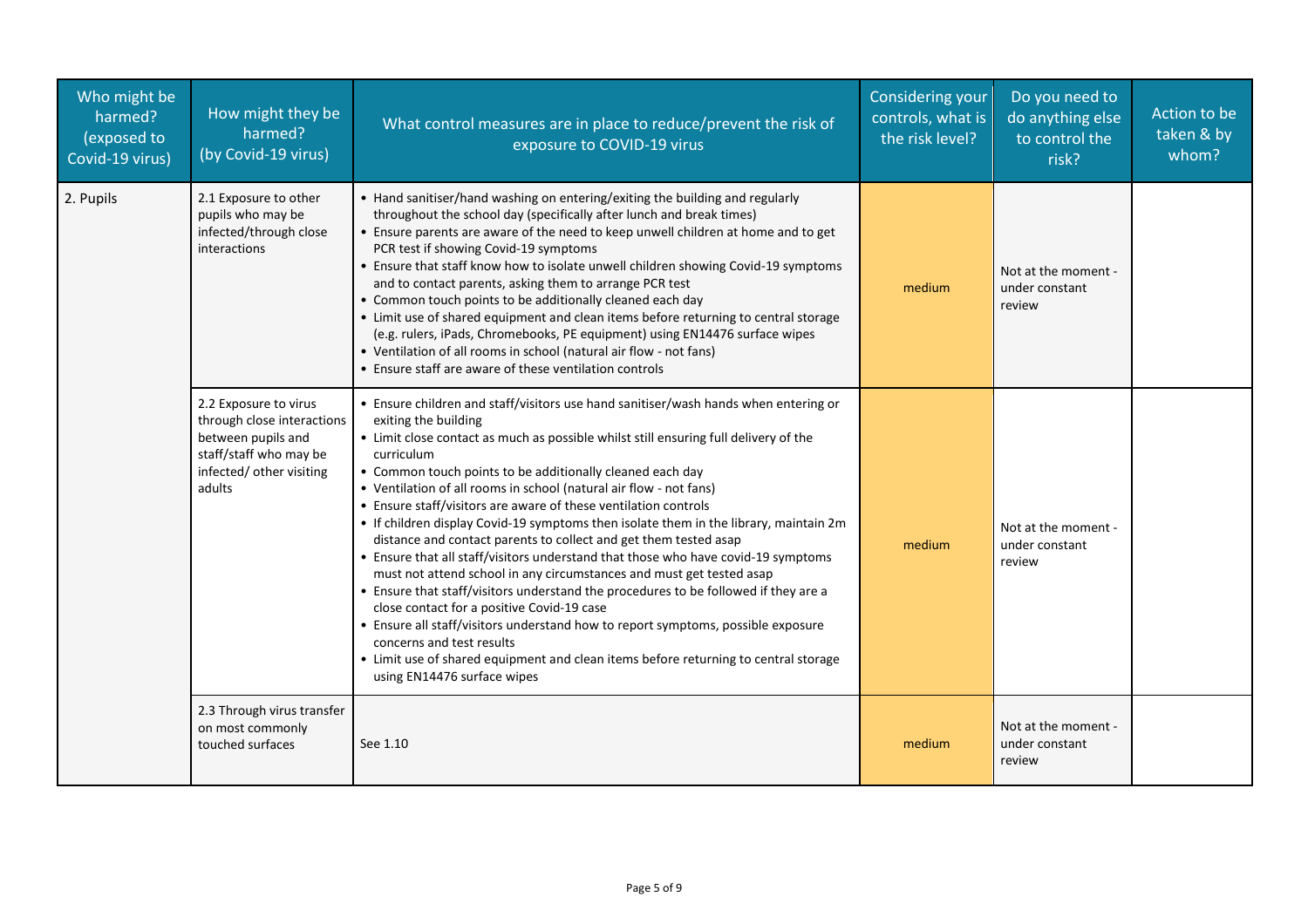| 2.4 Language barrier<br>prevents full<br>understanding of<br>procedures | . Staff to ensure that children understand by demonstrating what needs to be done<br>and having other children model expected behaviours                                                                                                                                                                                                                          | low    | Not at the moment -<br>under constant<br>review |
|-------------------------------------------------------------------------|-------------------------------------------------------------------------------------------------------------------------------------------------------------------------------------------------------------------------------------------------------------------------------------------------------------------------------------------------------------------|--------|-------------------------------------------------|
| 2.5 New pupils unfamiliar<br>with mitigation<br>procedures in place     | • Staff to ensure that children understand by explaining what needs to be done and<br>why, as well as supporting them through each step until they get the hang of it                                                                                                                                                                                             | low    | Not at the moment -<br>under constant<br>review |
| 2.6 Through off site visits<br>where control measures<br>will vary      | • Any visits off site must be fully risk assessed to include control measures (e.g. hand<br>washing, social distance) for minimising the risk of exposure to Covid-19 virus whilst<br>outside the controlled school environment. If control measures cannot be<br>maintained then the visit will not be deemed unsuitable and high risk and shall not<br>go ahead | medium | Not at the moment -<br>under constant<br>review |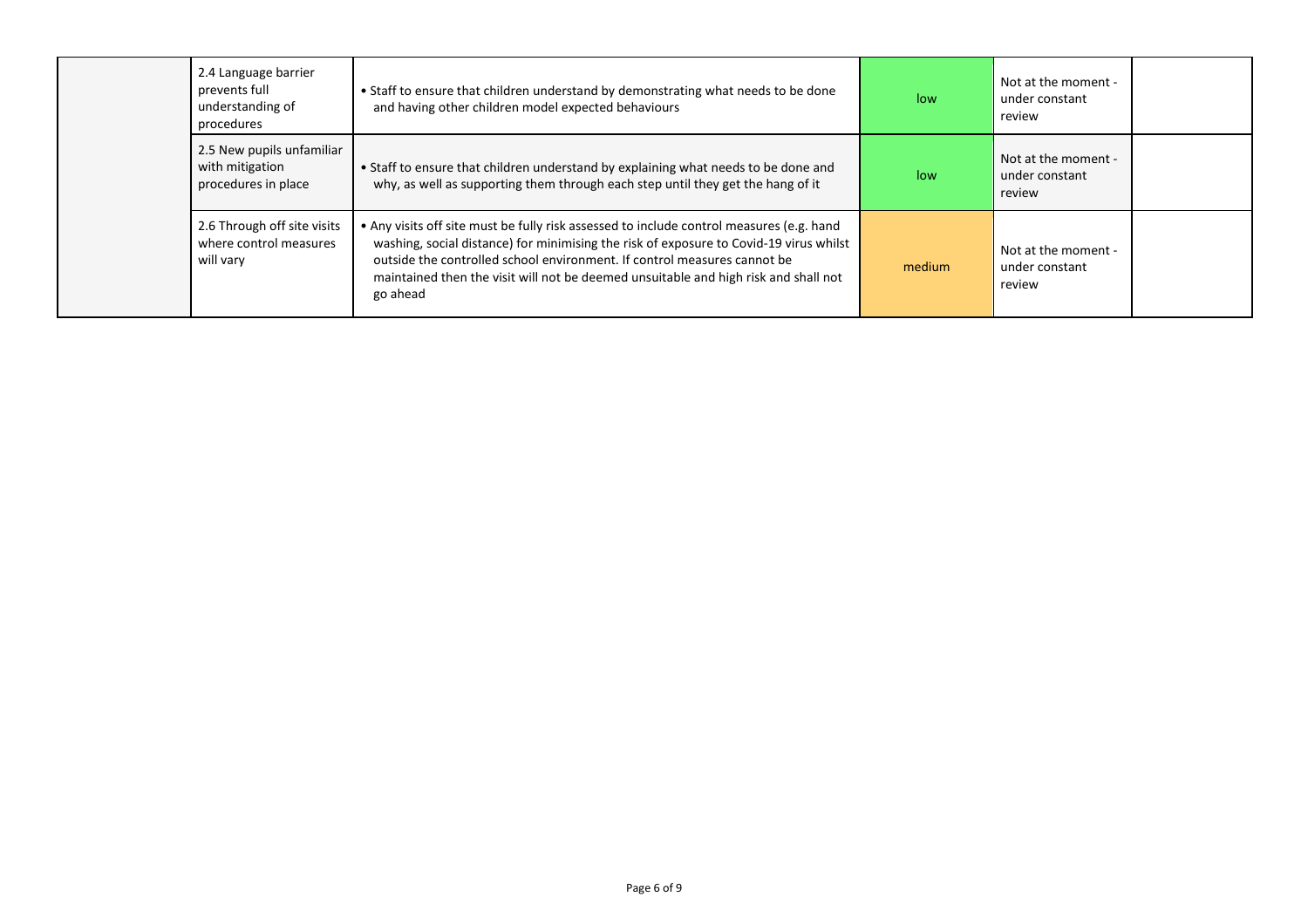| Who might be<br>harmed?<br>(exposed to<br>Covid-19 virus) | How might they be<br>harmed?<br>(by Covid-19 virus)                                   | What control measures are in place to reduce/prevent the risk of<br>exposure to COVID-19 virus                                                                                                                                                                                                                                                                                                                                                                                                                                                                                                                                                                            | <b>Considering your</b><br>controls, what is<br>the risk level? | Do you need to<br>do anything else<br>to control the<br>risk? | Action to be<br>taken & by<br>whom? |
|-----------------------------------------------------------|---------------------------------------------------------------------------------------|---------------------------------------------------------------------------------------------------------------------------------------------------------------------------------------------------------------------------------------------------------------------------------------------------------------------------------------------------------------------------------------------------------------------------------------------------------------------------------------------------------------------------------------------------------------------------------------------------------------------------------------------------------------------------|-----------------------------------------------------------------|---------------------------------------------------------------|-------------------------------------|
| 3. Cleaners                                               | 3.1 Through cleaning of<br>contaminated surfaces<br>(e.g. in classrooms, toilets)     | • Cleaning staff to be provided with suitable PPE (e.g. disposable gloves, aprons) and<br>understand that they are expected to wear this PPE whilst carrying out their cleaning<br>duties<br>• Doors and windows to be opened to facilitate ventilation<br>• Ensure staff are aware of the ventilation controls<br>• Increased hand washing for staff is expected<br>• Additional cleaning of surfaces during the day will reduce the potential viral load<br>• Where a positive case is confirmed, cleaning staff must also wear face masks when<br>cleaning that area/classroom<br>• Extra strength standard cleaning products will be used to clean the area/classroom | medium                                                          | Not at the moment -<br>under constant<br>review               |                                     |
|                                                           | 3.2 Through ineffective<br>disposal of contaminated<br>cloths                         | • Cleaning staff to be provided with suitable PPE (e.g. disposable gloves, aprons) and<br>understand that they are expected to wear this PPE whilst carrying out their cleaning<br>duties<br>• All cloths to be disposed of at the end of each day or soaked in bleach overnight<br>• Where a positive case is confirmed, all cloths will be disposed of after each<br>area/classroom is cleaned. Cloths will be disposed of in a double bagged bin bag and<br>immediately removed to the outside bins.                                                                                                                                                                   | medium                                                          | Not at the moment -<br>under constant<br>review               |                                     |
|                                                           | 3.3 Through shared<br>cleaning equipment (e.g.<br>vacuum cleaner)                     | • Cleaning staff to use EN14476 surface wipes or normal cleaning products to clean the<br>equipment before it is shared or returned to storage cupboards                                                                                                                                                                                                                                                                                                                                                                                                                                                                                                                  | medium                                                          | Not at the moment -<br>under constant<br>review               |                                     |
|                                                           | 3.4 Exposure to virus<br>through close interactions<br>between employees              | • Staff encouraged to limit numbers in the classrooms<br>• Cleaning staff to be assigned to separate areas of the school to ensure reduction in<br>close working with other employees<br>• Doors and windows to be opened to facilitate ventilation<br>• Ensure staff are aware of the ventilation controls<br>• Suitable PPE to be provided for the cleaning team (e.g. disposable gloves, aprons)<br>• Increased hand washing for staff is expected                                                                                                                                                                                                                     | medium                                                          | Not at the moment -<br>under constant<br>review               |                                     |
|                                                           | 3.5 Language barrier<br>prevents full<br>understanding of<br>procedures and protocols | • All key information is presented both verbally and in written format (translated if<br>needed)                                                                                                                                                                                                                                                                                                                                                                                                                                                                                                                                                                          | low                                                             | Not at the moment -<br>under constant<br>review               |                                     |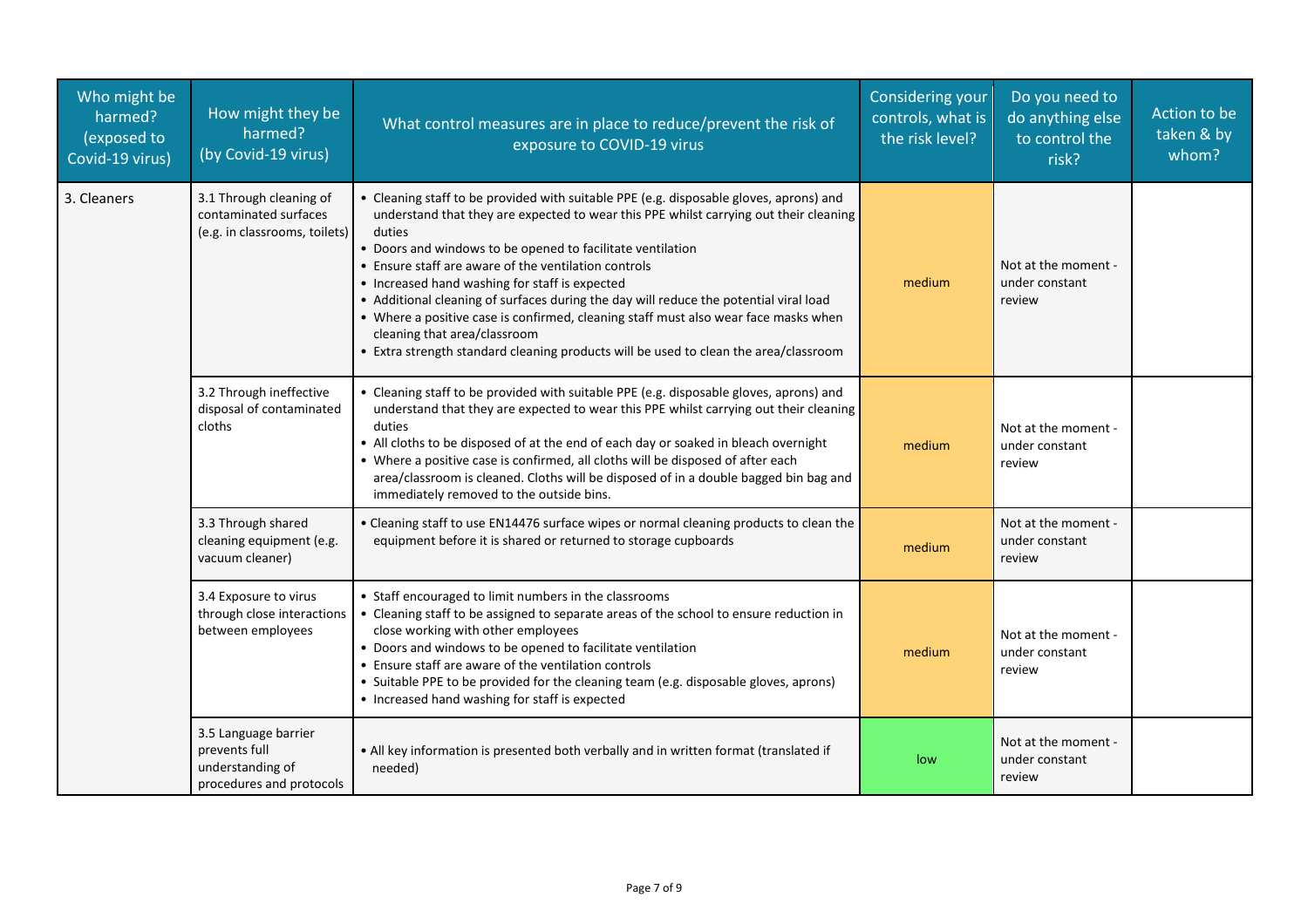| 4. Visitors or<br>volunteers | 4.1 Exposure to school<br>employees who may<br>be infected                                  | See 1.5                                                                                                                                                                                                                                                                                                                                                                                                                                                                                                                                                                                                                                                                                                                                                                                     | medium | Not at the moment -<br>under constant<br>review |  |
|------------------------------|---------------------------------------------------------------------------------------------|---------------------------------------------------------------------------------------------------------------------------------------------------------------------------------------------------------------------------------------------------------------------------------------------------------------------------------------------------------------------------------------------------------------------------------------------------------------------------------------------------------------------------------------------------------------------------------------------------------------------------------------------------------------------------------------------------------------------------------------------------------------------------------------------|--------|-------------------------------------------------|--|
|                              | 4.2 Exposure to virus<br>through close interactions<br>between visitors and<br>children     | See 2.6                                                                                                                                                                                                                                                                                                                                                                                                                                                                                                                                                                                                                                                                                                                                                                                     | medium | Not at the moment -<br>under constant<br>review |  |
| 5. Contractors               | 5.1 Exposure to school<br>employees who may<br>be infected                                  | • Limit contractors to the school site as much as practically possible whilst ensuring<br>that school is fully operational<br>• Encourage social distancing at all times whilst on site<br>• Hand sanitiser to be used on entry/exit of the building<br>• Common touch points to be additionally cleaned each day<br>• Ventilation of all rooms in school (natural air flow - not fans)<br>• Ensure contractors are aware of these ventilation controls<br>• Ensure that all contractors understand that those who have covid-19 symptoms<br>must not attend school in any circumstances and must get tested asap<br>• Ensure most current guidance is being followed<br>• These control measures should also form part of the method statement for any<br>planned works on the school site | medium | Not at the moment -<br>under constant<br>review |  |
| 6. Agency Staff              | 6.1 Exposure to school<br>employees who may<br>be infected                                  | See 1.1 to 1.10 - Employees                                                                                                                                                                                                                                                                                                                                                                                                                                                                                                                                                                                                                                                                                                                                                                 | medium | Not at the moment -<br>under constant<br>review |  |
|                              | 6.2 Exposure to virus<br>through close interactions<br>between agency staff and<br>children | See 1.1 to 1.10 - Employees                                                                                                                                                                                                                                                                                                                                                                                                                                                                                                                                                                                                                                                                                                                                                                 | medium | Not at the moment -<br>under constant<br>review |  |
|                              | 6.3 Through virus transfer<br>on most commonly<br>touched surfaces                          | See 1.1 to 1.10 - Employees                                                                                                                                                                                                                                                                                                                                                                                                                                                                                                                                                                                                                                                                                                                                                                 | medium | Not at the moment -<br>under constant<br>review |  |
| 7. Work Experience           | See section 1 -<br>employees                                                                | Work experience students in school will be treated as employees and risk assessed as<br>such. See section 1.1 to 1.10.                                                                                                                                                                                                                                                                                                                                                                                                                                                                                                                                                                                                                                                                      | medium | Not at the moment -<br>under constant<br>review |  |